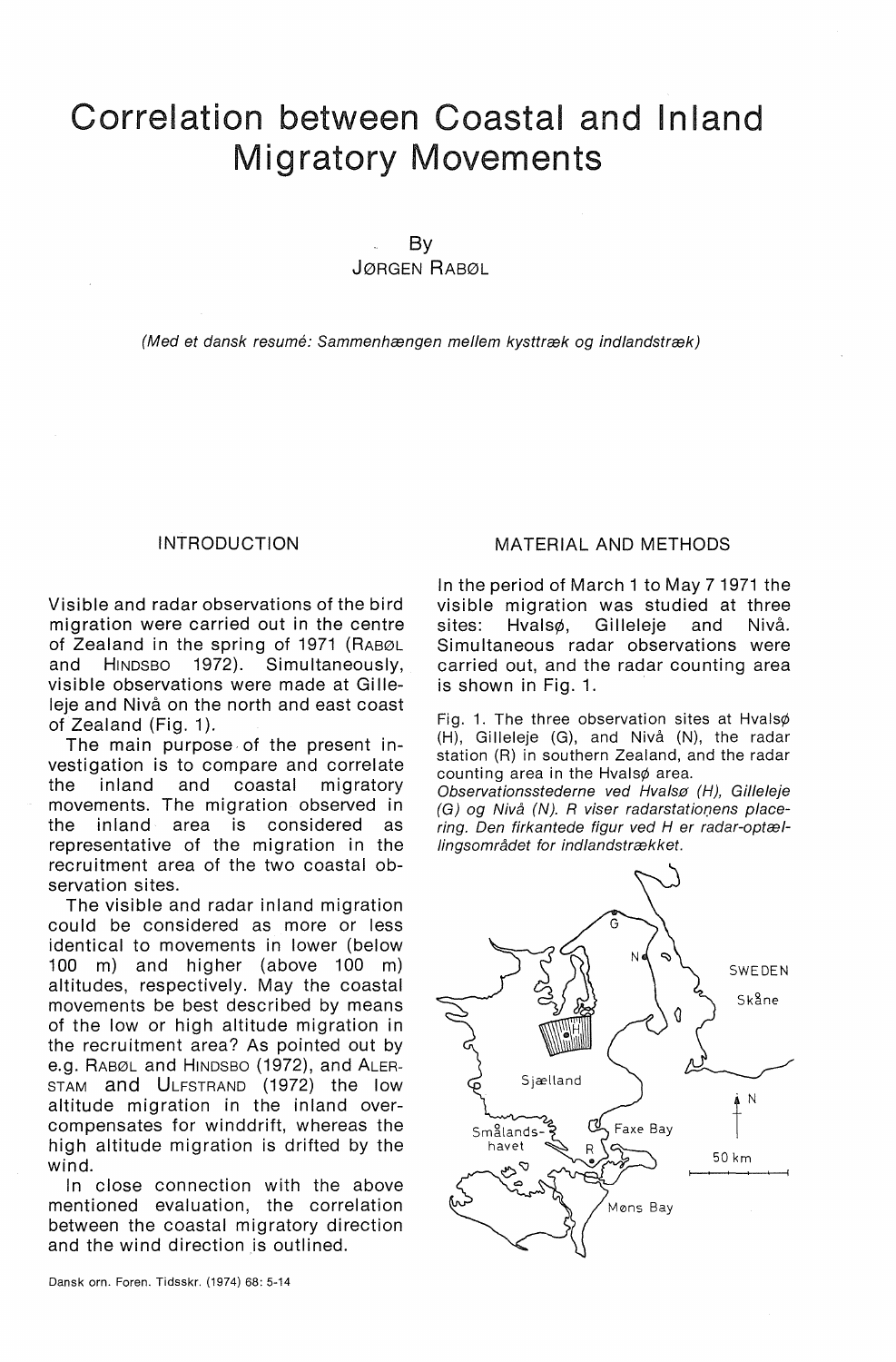## 6 Coastal and in/and migration

Tabel 1. Skylark Alauda arvensis, March 8 to April 23 (n = 31), and finch sp. Fringilla sp., March 22 to April 30 ( $n = 27$ ). These intervals constitute the main migratory periods. Ratios are Spearmann rank correlation coefficients between different combinations of site, mode ot registration, and directional sector. Total means migration in all directions. N-, E-, and W-coa. under the headings ot Nivå and Gilleleje refer to coasting. One and two underlinings mean p less than 0.05 and 0.01, respectively.

Sanglærke og finke sp. Brøkerne er korrelations-koefficienter. De fleste er positive, hvilket viser en sammenhæng mellem stort træk det ene og andet sted. N-, E-, og W-coa. betyder kystfølgende træk mod N, Ø og V. Understregede korrelations-koefficienter er statistisk signifikante.

| Spearmann Rank<br>Correlation |           |        |              |        | Visible   | Radar  |        |         |      |                  |      |         |         |
|-------------------------------|-----------|--------|--------------|--------|-----------|--------|--------|---------|------|------------------|------|---------|---------|
|                               |           |        | Niva         |        | Gilleleje |        | Hvalsø |         |      | Hvalsø           |      |         |         |
| Coefficients                  |           |        | Total N-coal | E-coa. | Total     | NW-NNE | $N-E$  | NNE-ESE |      | Total NW-NNE N-E |      | NNE-ESE |         |
|                               |           | Total  | 0.72         |        |           | 0.66   |        |         |      | 0.26             |      |         |         |
| Skylark                       | Gilleleje | W-coa. |              | 0.62   | 0.31      | 0.52   | 0.35   | 0.27    | 0.21 | 0.44             | 0.17 | 0.51    | 0.52    |
| (Alauda<br>arvensis)          |           | E-coa. |              |        |           | 0.44   | 0.31   | 0.46    | 0.50 | 0.10             | 0.28 | 0.11    | 0.02    |
|                               | Niva      | Total  |              |        |           | 0.72   |        |         |      | 0.14             |      |         |         |
|                               |           | N-coa. |              |        |           | 0.71   | 0.61   | 0.72    | 0.60 | 0.13             | 0.09 | 0.16    | 0.13    |
|                               |           | Total  | 0.43         |        |           | 0.45   |        |         |      | 0.24             |      |         |         |
| Finch sp.                     | Gilleleje | W-coa. |              | 0.52   | $-0.49$   | 0.37   | 0.53   | 0.36    | 0.16 | 0.35             | 0.08 | 0.36    | 0.44    |
| (Fringilla<br>sp.             |           | E-coa. |              |        |           | 0.25   | 0.10   | 0.30    | 0.26 | 0.15             | 0.20 | $-0.01$ | $-0.14$ |
|                               | Niva      | Total  |              |        |           | 0.81   |        |         |      | 0.08             |      |         |         |
|                               |           | N-coa. |              |        |           | 0.86   | 0.76   | 0.84    | 0.77 | 0.14             | 0.04 | 0.09    | 0.06    |

The observation methods are described by RABØL and HINDSBO (1972). In summary, the visible migration was studied du ring the first four morning hours on 50 single days. The visible observations were booked according to species, number, direction and altitude. The PPIscreen of a surveillance radar {L-band) was tilmed continously, and the movies were analysed for bird echo intensities and directions. Each morning the one to four main directions were separated and the corresponding intensities were estimated in an exponential scale ranging from 0 to 9.

Some other comments on the methods and concepts of the present paper shou Id be given:

1) The coastal movements are grouped in four categories: E- and W-coasting at Gilleleje, and N- and S-coasting at Nivå. E-coasting means the movements in the directional sector NNE to SSE incl., W-, N-, and S-coasting are correspondingly the movements in the sectors SSW to NNW incl., WNW to ENE incl., and ESE to WSW incl., respectively. In the Chaffinch Fringilla coelebs and the Brambling Fringilla montifringilla the designation coasting is an appropriate term because 95-99% of the birds actually follow the coastline. In the Skylark Alauda arvensis the term coasting should not be perceived too strictly because of the great directional scatter (Table 2).

2) Spearmann rank correlation coefficients (SIEGEL 1956) are widely used. The two variables in the correlation analysis are always daily bird numbers (intensities). Much information is of course lost when a simple correlation coefficient is used to describe a complex behavioural situation. As the scope of the paper is gross lines and not details the use of the correlation coefficient is, however, assumed to be an appropriate tool.

3) As shown in Table 1 different directional sectors are used in the correlation analyses. The meaning and evaluation of these sectors is as follows: Coastal movements are supposed to originate through deflection of a more or less unidi rected and broadfrontet in land migration - e. g. ULFSTRAND (1960), CHRISTENSEN and ROSENBERG (1964), GRUYS-CASIMIR (1965), and EVANS (1966). The coastal movements at a given point in one of the two opposite coastal directions are supplied by a deflecting coastline which picks up and accumulates the inland migration. Fig. 9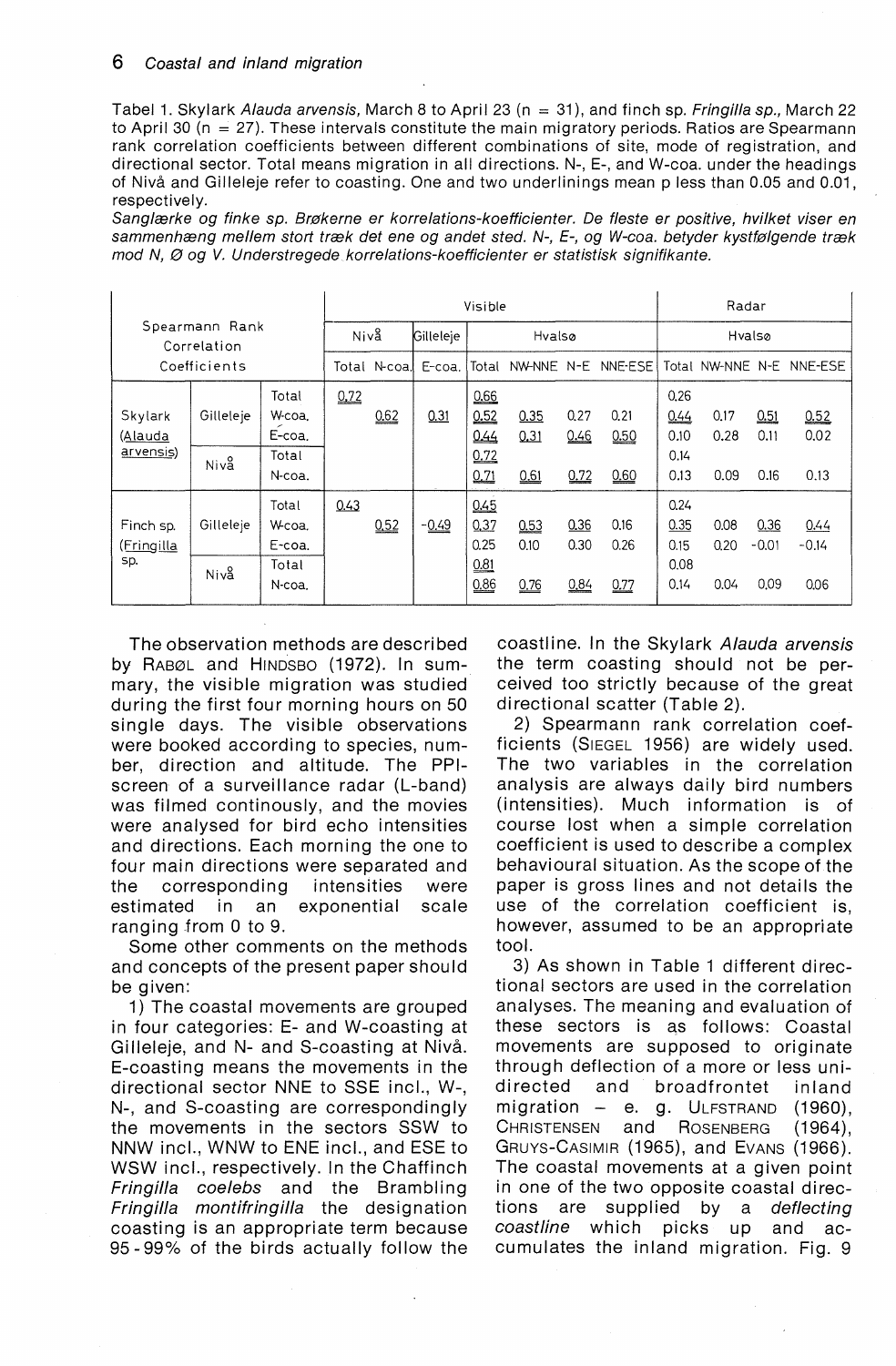

Fig. 2. Visible migration (barred arrows) and radar migration (black arrows) at Zealand on April 19 (left) and 23 (right). Wind direction at the earth surface indicated by hatched arrows. On both days the great majority of migrating birds was finches. Total number of migrating birds at Hvalsø, Gilleleje and Nivå on April 19 and 23 was 356, 87800, 1760, and 163, 32650, 445, respectively. Radar intensities on April 19 and 23 at Hvalsø, in Faxe Bay, Møns Bay, and Smålandshavet (fig. 1) were (E 6-7 +NE 4), NE 9, ENE 9, ENE 9, and (N 8 +W 3-4), (NW 8 +SW 7 +W 7), (N 9 +W 7), (N 8-9 +W 6-7), respectively. Especially the visible movements at Gilleleje display the typical headwindcoasting, and the radar migration clearly drifts with the wind.

To typiske trækdage, 19. april (venstre) og 23. april (højre). De sorte pile viser radartrækket, og de tværstribede det synlige træk. Stiplede pile viser vindretningen. Begge dage sås et stort synligt finketræk. Især kysttrækket ved Gilleleje viser den generelle tendens til træk i den kystretning, der forløber mest mod vinden. Radar-trækket derimod drifter noget for vinden.

shows the probable deflecting coastlines for the E- and W-coasting at Gilleleje and the N-coasting at Nivå. The reasonable presumption is that the bird will either emigrate or follow that direction along the coast which coincides most closely with the original inland direction. With emphasis on the size of the recruitment areas of the different directions, the inland directional sector from NW to NNE incl., should thus produce the E-coasting at Gilleleje. The corresponding sectors for the W-coasting at Gilleleje and the Ncoasting at Nivå should be N to E incl., and NNE to ESE incl., respectively.

As the visible migration is noted according to 16 directions (N, NNE,  $- - -$ , NNW) the intensities of the sectional

parts are easily calculated. However, the radar sectors cause problems. Just one to four daily directions were distinguished, and it is intuitively clear that a direction as NNW does *not* mean that all bird echoes are moving NNW. NNW is of course to be considered as a mean direction with a certain variation. This variation is not known but could be reasonably estimated as follows: The distribution is supposed to follow a circular normal distribution with NNW as the mean vector direction and 0.7 as the mean vector concentration (corresponding to an angular standard deviation on about 45°). A radar direction as NNW is thus supposed to consist of several directions the relative weights of which is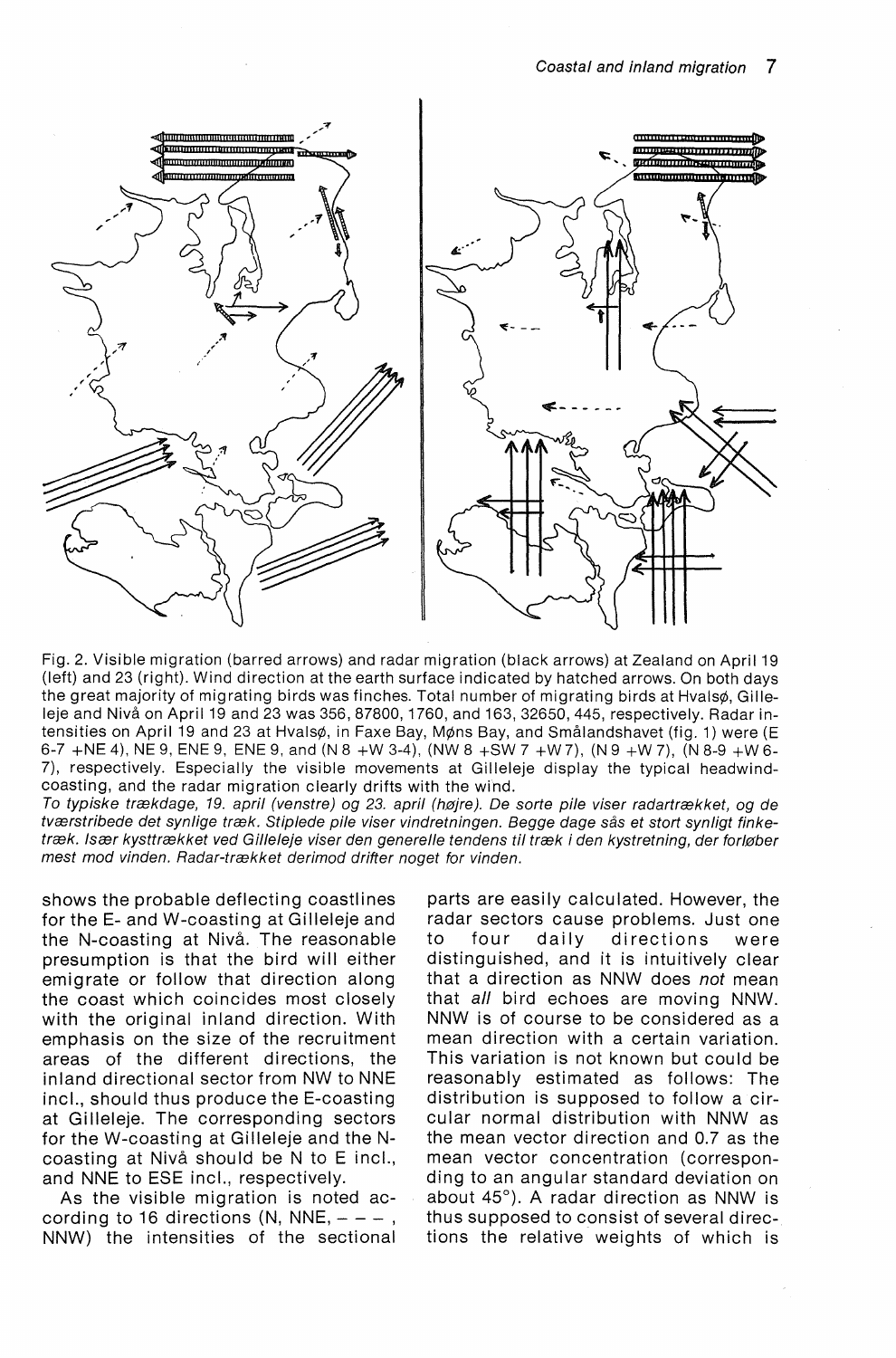

Fig. 3. Skylark Alauda arvensis, Nivå, March 9 to April 20, 1971 (n = 29). The amount of Nand S-coasting as a function of wind direction. No attention is paid to wind force which seems to be insignificant in the present context. Ncoasting means movements between WNW and ENE, and S-coasting movements between ESE and WSW. E- and W-directions are omitted. During whole period 1380 Skylarks N-coasting, whereas 752 S-coasting. Mean number of birds per day calculated for each of the eight wind direction sectors 1) N to NNE-NE, 2) NE to  $ENE-E$ ,  $- - - 8$ ) NW to NNW-N. The scale should be noted. Number of days per sector is 2,2,4,4,2,10,3, and 2. The very smal! number of days in most sectors warns against considering the figure too strictly.

Sanglærke, Nivå. Størrelsen af N- og S-trækket som funktion af vindretningen. Der er skelnet mellem 8 forskellige vindretnings-sektorer, og for hver af disse sektorer er udregnet det gennemsnitlige antal trækkende fugle pr. dag N- eller Spå langs kysten.

calculated following Table E in BAT-SCHELET (1965): NNW (0.30), NW and N (0.18), WNW and NNE (0.09), W and NE (0.05), WSW and ENE (0.02), and SW and  $E$  (0.01). The sum of all these ratios is of course 1.00. The sector from N to E incl. thus »contains» a ratio of the total  $(\times NNW)$  intensity on 0.18 (N) + 0.09  $(NNE)$  +0.05 (NE) +0.02 (ENE) +0.01 (E)  $= 0.35.$ 

Primarly, it was just intended to compare the coasting with a) the total inland intensity and b) the inland intensity in the »appropriate» sector. More or less by aecident it appeared that a slightly different procedure could alter this scope in a much more informatory way: For all three groups of coasting (Table 1) the correlation coefficients of a) the total intensity, b) the intensity in the sector NW to NNE incl., c) the intensity in the sector N to E incl., and d) the intensity in the sector NNE to ESE were calculated. Through inspection of the correlation coefficients it is now possible – with some caution - to find the most important inland direction (or directional sector) for a large coastal movement.

4) It is not possible to determine the species involved in the radar migration. Most of the echoes are, however, considered to reflect migrating finches. The comparison of the visible and radar migration in Table 1 and Fig. 7 thus make good sense in the finches. In the Skylark Table 1 should be considered with some caution, since the Skylarks, apart from a few days, constitute a minor part of the bird echoes.



Fig. 4. Skylark, Gilleleje, March 9 to April 20, 1971 ( $n = 31$ ). Amount of E (NNE to SSE) and W (SSW to NNW) coasting as a function of wind direction. 2502 Skylarks E-coasting, and 937 W-coasting. Number of days per sector was 5, 3, 4, 3, 5, 5, 4 and 2. Same scale as in fig. 3 which also should be consulted for further explanation.

Sanglærke, Gilleleje. Størrelsen af Ø- og V-trækket som funktion af vindretningen.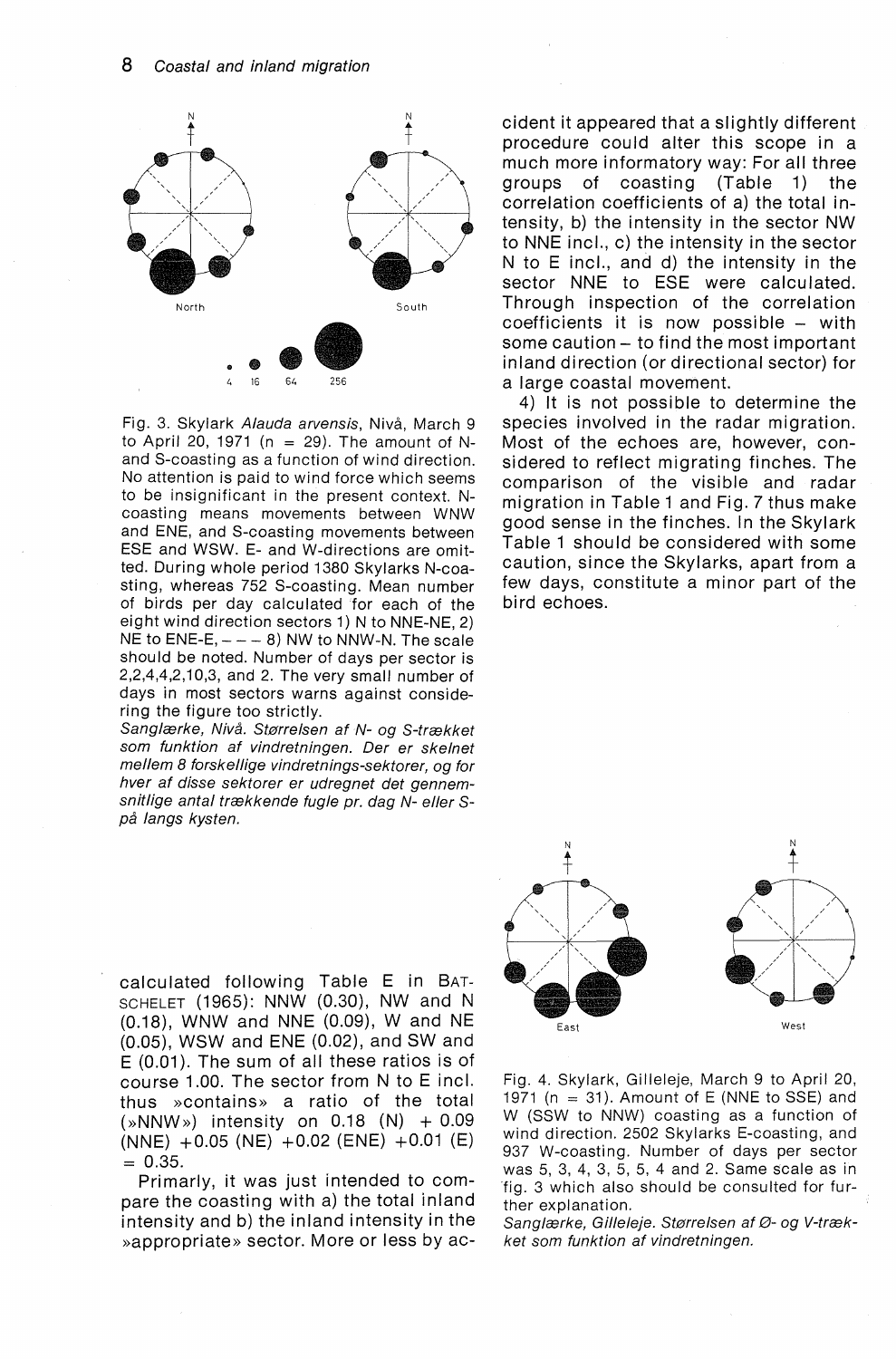#### RESULTS

The presentation of the results is divided in four parts:

1) Fig. 2 shows two typical examples of the influence of the wind direction on the migratory pattern. As the overall standard direction is approximately NNE-NE, it is obvious how the visible (low altitude) migration overcompensates the winddrift (contains a headwind component), while the radar (high altitude) migration on the contrary is drifted by the wind (and/or contains an active downwind component).

2) Especially the coastal movements of the finches (Figs. 5-6) can be described as being directed into the offshore wind. The Skylark movements at Gilleleje (Fig. 4) seem to exhibit the same pattern, whereas the N-coasting of Skylark at Nivå (Fig. 3) does not fit into this picture.

3) Concerning the total number of inland birds (intensities) the coastal movements are better correlated with the visible (low altitude) than with the radar (high altitude) migration in the recruitment area (Table 1, Fig. 9). This especially holds true for the N-coasting at Nivå.



Fig. 5. Finch sp. Fringilla sp., Nivå, March 15 to May 7, 1971 ( $n = 36$ ). Amount of N- and Scoasting as a function of wind direction. 115,000 finches N-coasting and 1,300 Scoasting. Number of days per sector was 2, 2, 5, 8, 2, 11, 4 and 2. For further explanation see caption to Fig. 3.

Finke sp., Nivå. Størrelsen af N- og S-trækket som funktion af vindretningen.



Fig. 6. Finch sp., Gilleleje, March 15 to May 7, 1971 ( $n = 40$ ). Amount of E- and W-coasting as a function of wind direction. 128,000 finches migrating W, and 85,000 E. Resemblance with Fig. 2 in Christensen & Rosenberg (1964) is very striking. Number of days per sector was 6, 3, 4, 9, 6, 6, 3 and 3, respectively. Same scale as in Fig. 5.

Finke sp., Gilleleje. Størrelsen af Ø- og V-trækket som funktion af vindretningen.

4) Movements in certain inland directions (or directional sectors) are clearly correlated with the different groups of coasting. Table 1 informs about the correlation coefficients of the sectors NW to NNE incl., N to E incl., and NNE to ESE incl. Fig. 7 shows the inland mean directions on days with strong coastal movements. The three groups of coasting should be presented separately:

N-coasting Nivå: Table 1 shows that there are no clear differences between the inland directions as regards their association with N-coasting at Nivå. However, Fig. 7 points towards an association with a »ENE«-directed inland radar migration and »N«-directed inland visible migration.

W-coasting Gilleleie: 1) Skylark: Seems to be associated with »NW« inland visible and »NE« inland radar migration (Table 1). 2) Finch sp.: Seems to be associated with »NNW-N« inland visible and »NE-ENE« inland radar migration (Table 1), or »NNW-N« inland visible and »ENE-E« inland radar migration (Fig. 7).

E-coasting Gilleleje: 1) Skylark: Seems to be associated with »ENE« inland visible and »NNW-N« inland radar migration (Table 1). 2) Finch sp.: Seems to be associated with »NE« in land visible and »NNW« inland radar migration (Table 1), or  $\ast$ NNE-NE $\ast$  inland visible and »NNW-N« in land radar migration (Fig. 7).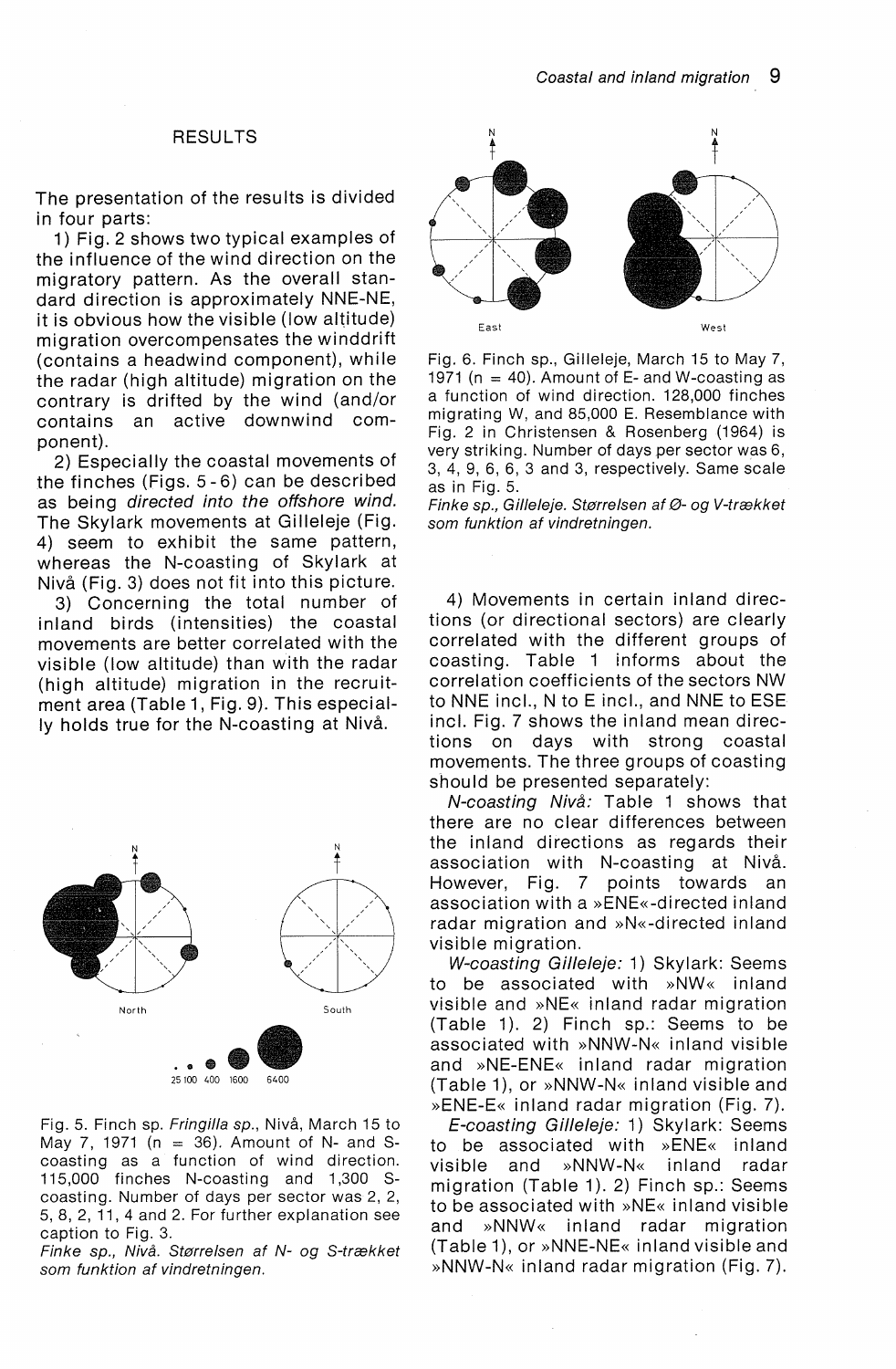

Fig. 7. Mean directions at Hvalsø for visible migration of finches and radar migration on days with at least 1,000 finches E- or Wcoasting at Gilleleje or N-coasting at Nivå. Black circle means more than 10,000 coasting finches, dotted circle 2-10,000 finches, and white circle 1-2,000 finches.

Gennemsnitsretninger ved Hvalsø at det synlige træk og radartrækket på dage med over 1,000 kysttrækkende finker ved Nivå eller Gilleleje. Bemærk forskellen mellem indlands-trækretningerne i forbindelse med stort Ø- og V-gående træk ved Gilleleje. N-trækket ved Nivå finder sted i stort set samme situation som V-trækket ved Gilleleje.

## **DISCUSSION**

When comparing the Skylark and the finches some obvious differences are found: 1) The tendency to follow coastlines is stronger and the directional dispersion less in the finches (Table 2, Fig. 8). 2) The relative amount of E- and W-coasting at Gilleleje, and N- and S-coasting at Nivå are not the same (Table 1, Figs. 3 -6). These patterns indicate that the standard direction is more northern (»NNE«) in the finches than in the Skylark (»NE-ENE«).

However, the similarities are so marked, that the following general consideration could be made: For a large coastal movement to occur the optimal condition in the recruitment area is when thevisible mean direction forms a small angle to the deflecting coastline, and the mean radar



Fig. 8. Ratios of Skylark (A) and finches (B) at the observation sites. C and D show the ratio of species inland and at the coasts. Total number of Skylarks at Hvalsø, Gilleleje and Nivå was 1,360, 4,000 and 2,700, respectively. Corresponding figures for the finches were 6,730, 204,000 and 117,000, respectively. A og B viser relative antal Sanglærker og finker på de tre poster. C og D viser forholdet mellem antallet af Sanglærker og finker på indlandsposten og de to kystposter.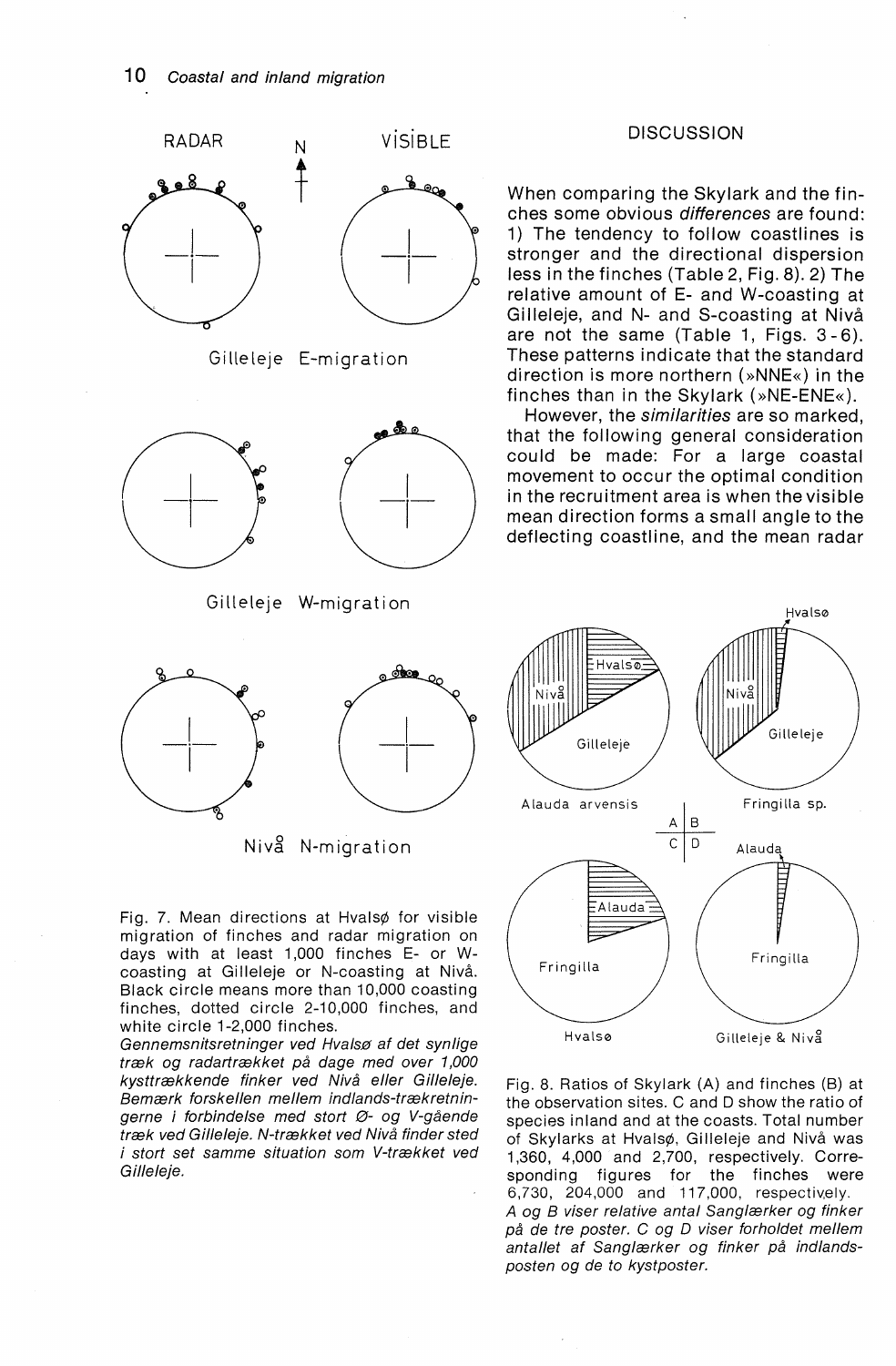Table 2. Skylark and finch sp., April 5 1971. Number of birds migrating in different directions at the three observation sites. The example shown is typical. Directional dispersion is less and tendency to follow coastlines is stronger in the finches. Wind direction and force (Beaufort) ESE 4 (Hvalsø), ENE 3 (Gilleleje), and E 3 (Nivå).

Sanglærke og finke sp., 5. april 1971. Typisk eksempel der viser den større spredning i Sanglærkens trækretninger og dens mindre tilbøjelighed til kystfølgende træk.

| Species                         | Direction<br>Site           | N    |                 |                | INNE NE ENE E ESESESSES SSWSWASY WAMMAWANW |        |                            |   |  |   |   |  |  |
|---------------------------------|-----------------------------|------|-----------------|----------------|--------------------------------------------|--------|----------------------------|---|--|---|---|--|--|
| Skylark<br>(Alauda<br>arvensis) | Gilleleje<br>Niva<br>Hvalsø | 5    | 11              | $\overline{2}$ | 24<br>13 <sub>1</sub><br>8                 | 5<br>6 | 11<br>$\overline{2}$<br>15 |   |  | 2 | 3 |  |  |
| Finch sp.<br>(Fringilla<br>sp.) | Gilleleje<br>Niva<br>Hvalsø | 3055 | 93 <sub>1</sub> | 75             | 5465<br>97                                 |        |                            | 5 |  |   |   |  |  |

W-coasting Gilleleje E-coasting Gilleleje N-coasting Niv3

Fig. 9. Correlation and most important inland directions compared with coastal movements at Gilleleje and Nivå. Degree of correlation with total visible inland migration is shown by black circle. White circles show total in land radar migration. Area of the circles is a measure of relative importance. W-coasting at Gilleleje is associated with »NNW-N« visible and »NE-ENE« radar inland direction. E-coasting at Gilleleje is associated with »NE« visible and »NNW-N« radar inland direction. According to Table 1 none of the three inland sectors are better correlated with the Nivå Ncoasting than the total inland migration. According to Fig. 7 a »N« visible and a »NE-ENE« radar inland direction are associated with a great Nivå N-coasting.

Sammenhængen mellem indlandstrækket og kysttrækket (V-træk Gilleleje, Ø-træk Gilleleje, N-træk Nivå). De tre pile viser, hvordan man kan forestille sig at kysttrækket bygges op. Hvide og sorte cirkler viser sammenhængen mellem kysttræk og indlandstræk. Hvide cirkler angiver radartrækket, sorte cirkler det synlige træk. Arealet af cirklerne er udtryk for graden af sammenhæng. Vi ser, at alle tre former for kysttræk passer bedst sammen med det synlige indlandstræk. For Ø- og V-trækket ved Gilleleje er endvidere vist hvilke retninger i indlandstrækket, der er mest betydningsfulde for et stort kysttræk.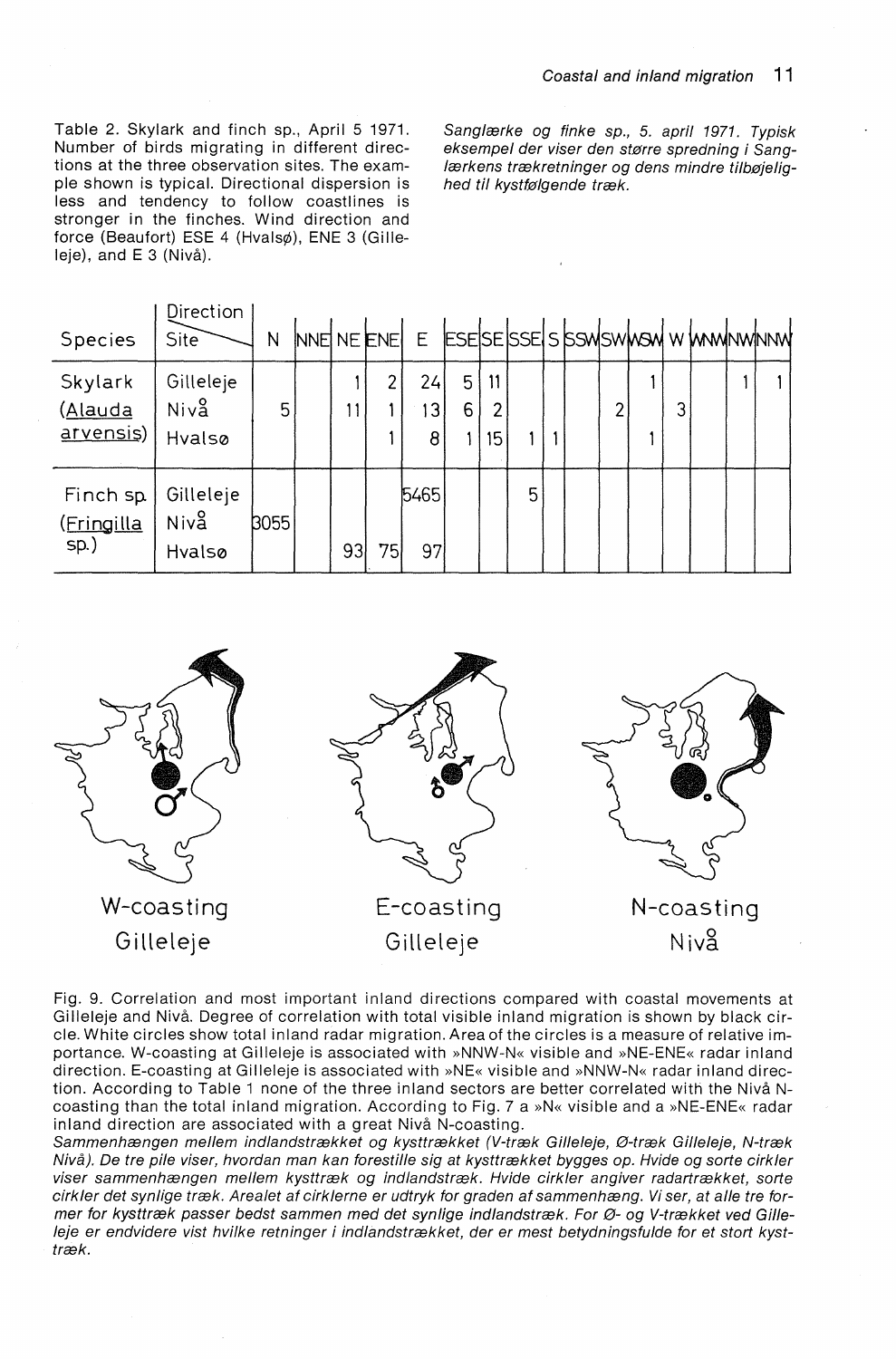

Fig. 10. Model showing optimal migratory pattern in the inland (recruitment area) for a large coastal migration. Birds are heading in the »standard direction«, and high altitude migration is drifted by the wind in a track perpendicular to deflecting coastline. When approaching the coast migratory altitude decreases and birds gradually bend into the wind; the angle between track and coastline then diminishes until the birds actually follow the coast.

Model der viser den mest gunstige betingelse for »fødslen« af et stort kystfølgende træk. Det høje træk inde over land driver ud mod kystlinien. I nærheden af kysten går fuglene ned i trækhøjde og bøjer af for senere at følge kysten i modvindsretningen.

direction a much greater angle (near 90°). For the W-coasting at Gilleleje it is supposed that the deflecting coastline is both the WNW-ESE-coast east of Gilleleje and the N-S-coast at and north of Nivå (cf. Fig. 9).

These observations have probably something to do with the following considerations: 1) The *inclination to follow* a coastline is presumably proportional to (90° - v) or cos v, where v is the acute angle between the inland and coastal direction. 2) However, the number of birds attaining the coastline is maximum when v is 90°. The optimal condition for a large coastal movement would be when the two tendencies »cooperate« in the sense that the high altitude migration decreases in altitude when approaching the deflecting coast. We then have a situation with many birds concentrated near the coast and moving in a direction first close to the coastal direction and then following the coast in the »headwind-direction«. We have no direct proof for such a development. Nevertheless, the consideration is presented in a model in

Fig. 10. This model should not be perceived too strictly but especial ly as a sort of inspiration for future investigations.

## **CONCLUSION**

Concerning the inland migration RABØL and HINDSBO (1972) concluded: »It seems like birds migrating in higher altitudes cannot compensate completely for the wind drift, whereas the contemporary (and/or subsequent?) low altitude migration on the contrary overcompensate for the wind drift«. The oncoast drift and the headwind coasting shown in the present paper fit well into this picture. It cannot be emphasized too much that the reactions to the wind are altitude dependent, and that a certain mode of migration (e.g. a high altitude NNE-movement in the spring) should not be considered as more correct than movements which do not coincide with the concept of the standard direction. In fact, both the concept of standard direction and superficial energetical assumptions for a long time seem to have prevented a balanced appreciation of the cooperation of the different modes of migratory reactions. Obviously, an energetical assumption makes the presence of a downwind component probable and useful  $-$  and a headwind component improbable and adverse. However, natural selection also works in other fields than just flying speed, and a very important field should be to evolve mechanisms which counteract the winddrift. Such mechanisms would be navigational abilities and/or a low altitude headwind component.

### SUMMARY

The intensities and directions of coastal movements are compared to the intensities and directions of the simultaneous visible (low altitude) and radar (high altitude) migrations in the inland recruitment area.

The coastal movement is maximum when the low altitude inland mean direction forms a small angle to the deflecting coastline, and the high altitude inland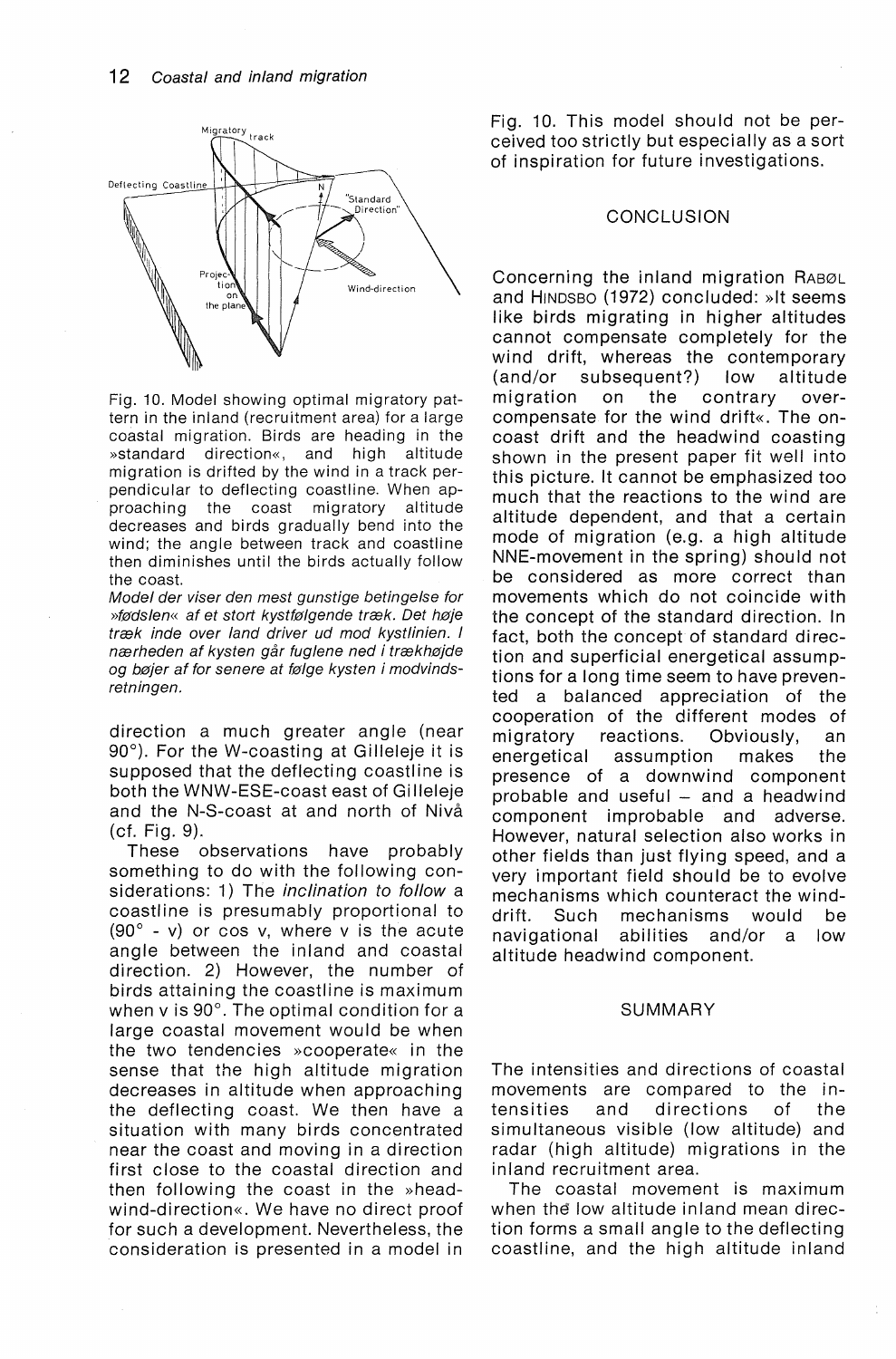mean direction forms a much greater angle (near 90°). These tendencies are combined into a single model (Fig. 10).

## ACKNOWLEDGEMENTS

F. Byskov, B.G. Hansen, E. Kramshøj and S. SØgård carried out the visible field observations. The analyses were made in cooperation with 0. Hindsbo and S. Rostrup. A preliminary manuscript was criticized by H. Noer. The work was supported by a grant from Scientific Division, NATO.

### DANSK RESUME

Enhver der har set på kysttræk af landfugle er bekendt med de store daglige variationer i trækket. Trækket er snart størst i den ene kystretning, snart i den anden kystretning. Det er stort med nogle vindretninger, og det er ringe med andre vindretninger.

Man kan nu prøve at undersøge:

1) Er der noget system i de forskelligartede reaktioner?, og

2) Kan man forklare årsagen til et stort kystfØlgende træk i den ene af de to retninger langs kysten?

Det tørste spørgsmål er ret nemt at besvare: Det kystfØlgende træk er næsten altid størst i den retning, der forlØber mest mod vinden. Mere sekundært er det også (alt andet lige) størst i den retning, der er mest i overensstemmelse med den for årstiden forventede normaltrækretning (NØ om foråret). Kysttrækket er i reglen også størst med fralandsvinde (fig. 4- 6).

Det andet spørgsmål er straks meget sværere at besvare. Man kan dog simpelthen postulere, at fuglene i de lavere trækhØjder har en instinktiv tilbØjelighed til træk mod vinden - ved siden af nogle andre tendenser, såsom tilbØjeligheder til at fØlge kyster, trække i normaltrækretningen, o.l. Funktionen af dette modvindstræk kunne så være at modvirke den vindafdrift, som fuglene modtager i de større trækhØjder. Fra radar-observationer af fugletrækket foretaget herhjemme og i udlandet ved man nemlig, at det hØjeregående træk indeholder en medvindskomponent, der må være forårsaget af enten en passiv drift for vinden eller en egentlig (aktiv) tendens til træk med vinden.

I denne afhandling prøver vi at bevæge os et lille stykke ned i spørgsmål 2). I foråret 1971 undersøgte vi sammenhængen mellem indlandstrækket på Sjælland (HvalsØ) og a) et stort N-gående kysttræk ved Nivå, b) et stort Øgående kysttræk ved Gilleleje, og c) et stort V- gående kysttræk ved Gilleleje. Der var klare tendenser til, at kysttrækket var størst, når det synlige (lave) indlandstræk forløb i en retning, der dannede en lille (spids) vinkel til kystlinien, medens det samtidige radar (høje) indlandstræk stod omtrent vinkelret på kysten. Øtrækket ved Gilleleje var således størst, når det synlige indlandstræk gik »NØ« og radar indlandstrækket »NNV« (figs. 7 og 9). V-trækket ved Gilleleje var størst med synligt indlandstræk mod »NNV« og radar indlandstræk mod »NØ« (figs. 7 og 9). N-trækket ved Nivå var mere uklart sammenhængende med retningerne i indlandstrækket. Fig. 7 tyder dog på sammenhæng med synlige indlandsretninger omkring »N« og radar indlandstræk omkring »ØNØ« (bemærk ligheden med Gilleleje Vtrækket). Som vist i modellen på fig. 10 kan man forestille sig den bedste baggrund for et stort kysttræk: En hØjtgående afdrift vinkelret ud mod kysten, i nogen afstand fra kysten fald i trækhØjde og afbØjning af trækket ind i et kystfØlgende træk mod vinden. Afdriften skaber en koncentration af fugle i kystzonen, og den lille vinkel mellem det lave indlandstræk og kystlinien gØr, at de fleste fugle fØlger kysten, når de kommer derud (ringe udtræk).

Hermed har vi overfladisk set besvaret spørgsmål 2). Tilbage bliver spørgsmålet om det modvindsprægede kystfØlgende træks funktion. Betyder denne form for afdrift-kompensering overhovedet noget som helst? eller er der tale om en minoritet af instinktsvækkede fugles ret så ligegyldige tomgangsbevægelser (CHRISTENSEN og ROSENBERG 1964)? Vi kan ikke i dag besvare dette spørgsmål simpelt. Det er imidlertid helt klart, at trækfuglene på den ene eller anden måde må kompensere for vind-afdriften, og dette kan kun gøres a) ved navigation mod »målområder« på trækruten og/eller b) gennem et mere eller mindre stereotypt modvindstræk. Begge disse muligheder vækker fØlelsesmæssig modstand hos de fleste trækforskere. De fleste tror ikke på eksistensen af navigation i fuglenes »trækprogram«. De mener, at navigation, herunder det »medfødte« kendskab til trækrutens forløb, er en så usandsynlig og kompliceret process, at den ikke kan rummes i en trækfugl. Modvindstræk er også et upopulært begreb, fordi det ud fra (for?) simple energimæssige betragtninger er såvel uforventeligt som uhensigtsmæssigt. Det sætter jo trækhastigheden ned. Hertil er at svare, at den naturlige udvælgelse også arbejder på andre fronter end udi forøgelsen af trækhastigheden. Det vigtigste for en trækfugl er at være i overensstemmelse med sin trækrute. Hvis den drifter væk fra trækruten, skal den kunne finde tilbage igen. Det er heller ingen ubetinget fordel for en trækfugl at ankomme hæsblæsende i en gunstig medvind til et endnu snedækket yngleområde. For mig er der ingen tvivl om, at navigation eksisterer, samt at modvindstrækket har en vigtig funk-